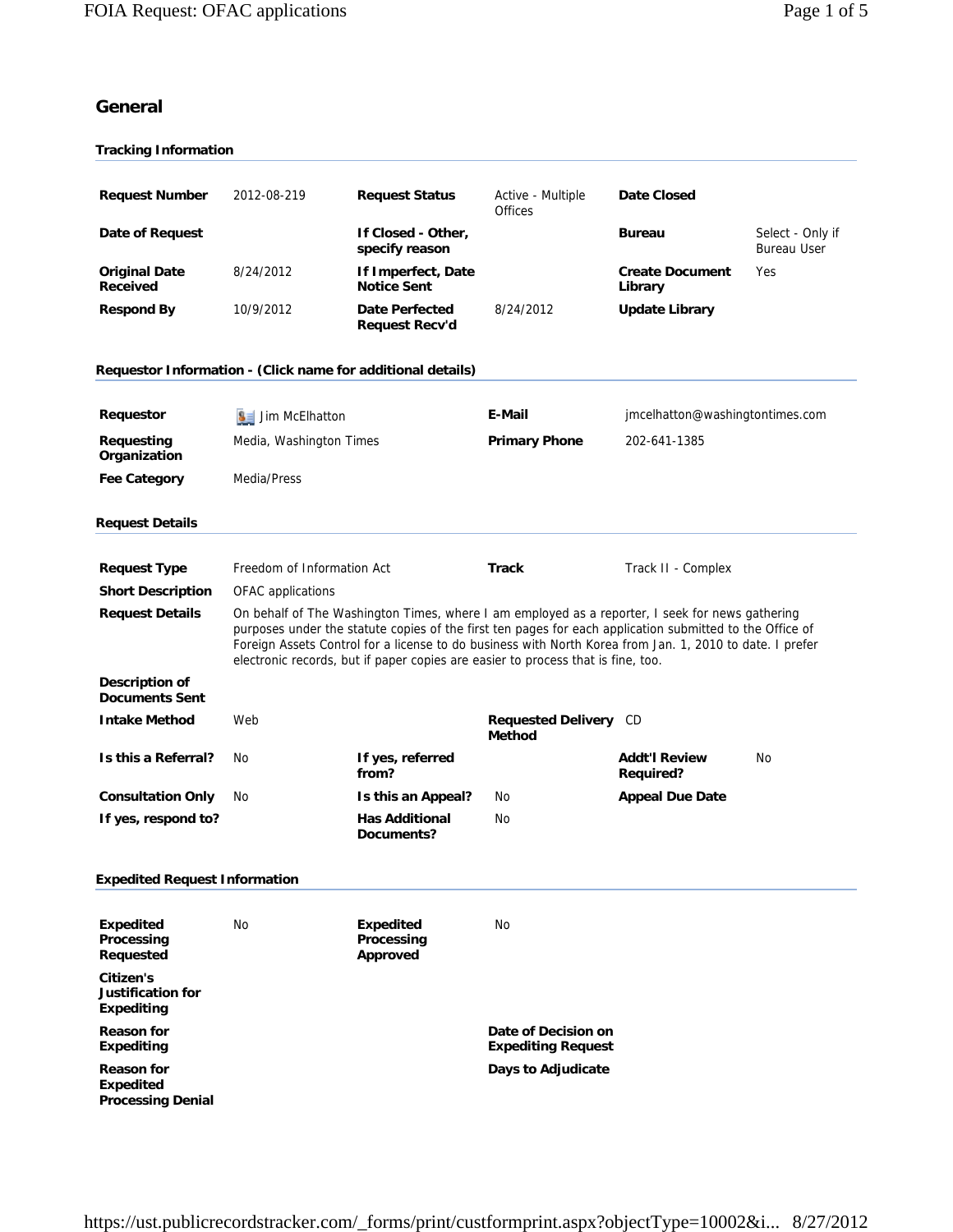| <b>Fee Waiver</b>                                        |         |                                |                                                                 |                              |
|----------------------------------------------------------|---------|--------------------------------|-----------------------------------------------------------------|------------------------------|
|                                                          |         |                                |                                                                 |                              |
| Agrees to Pay Fees Yes                                   |         | <b>Fee Waiver</b><br>Requested | No                                                              | Days to Adjudicate<br>Waiver |
| Pay up to                                                | \$25.00 | Fee Waiver Granted No          |                                                                 |                              |
| <b>Key Dates</b>                                         |         |                                |                                                                 |                              |
|                                                          |         |                                |                                                                 |                              |
| Acknowledgement<br><b>Letter Sent</b>                    |         |                                | <b>Records Sent to</b><br>Requestor                             |                              |
| Days to<br>Acknowledge                                   |         |                                | Days to Close                                                   |                              |
| <b>Assignment Information</b>                            |         |                                |                                                                 |                              |
| Owner                                                    |         | O.<br>Cawana Pearson           | <b>Selected Bureau</b>                                          | Departmental Offices         |
| Original Data Details (if migrated from previous system) |         |                                |                                                                 |                              |
| Original Request #                                       |         |                                |                                                                 |                              |
| <b>Record Processing</b>                                 |         |                                |                                                                 |                              |
| <b>On Hold Detail</b>                                    |         |                                |                                                                 |                              |
| Set On Hold                                              | No      |                                | Date on Hold                                                    |                              |
| Days on Hold                                             | 0       |                                | <b>Date Hold Released</b>                                       |                              |
| <b>Hold Justification</b>                                |         |                                | If Other, please<br>describe                                    |                              |
| <b>Request Withdrawn</b>                                 |         |                                |                                                                 |                              |
| Date Request<br>Withdrawn                                |         |                                | <b>Reason for</b><br>Withdrawl                                  |                              |
| <b>Internal Referrals</b>                                |         |                                |                                                                 |                              |
| Referred to CIO                                          | No      |                                | <b>Legal Review</b><br><b>Required?</b><br><b>Docket Number</b> | No                           |
| <b>Rolling Request</b>                                   |         |                                |                                                                 |                              |
| <b>Rolling Request</b>                                   | No      |                                | <b>Rolling Request</b><br>Date                                  |                              |
| <b>Rolling Request</b><br>Justification                  |         |                                |                                                                 |                              |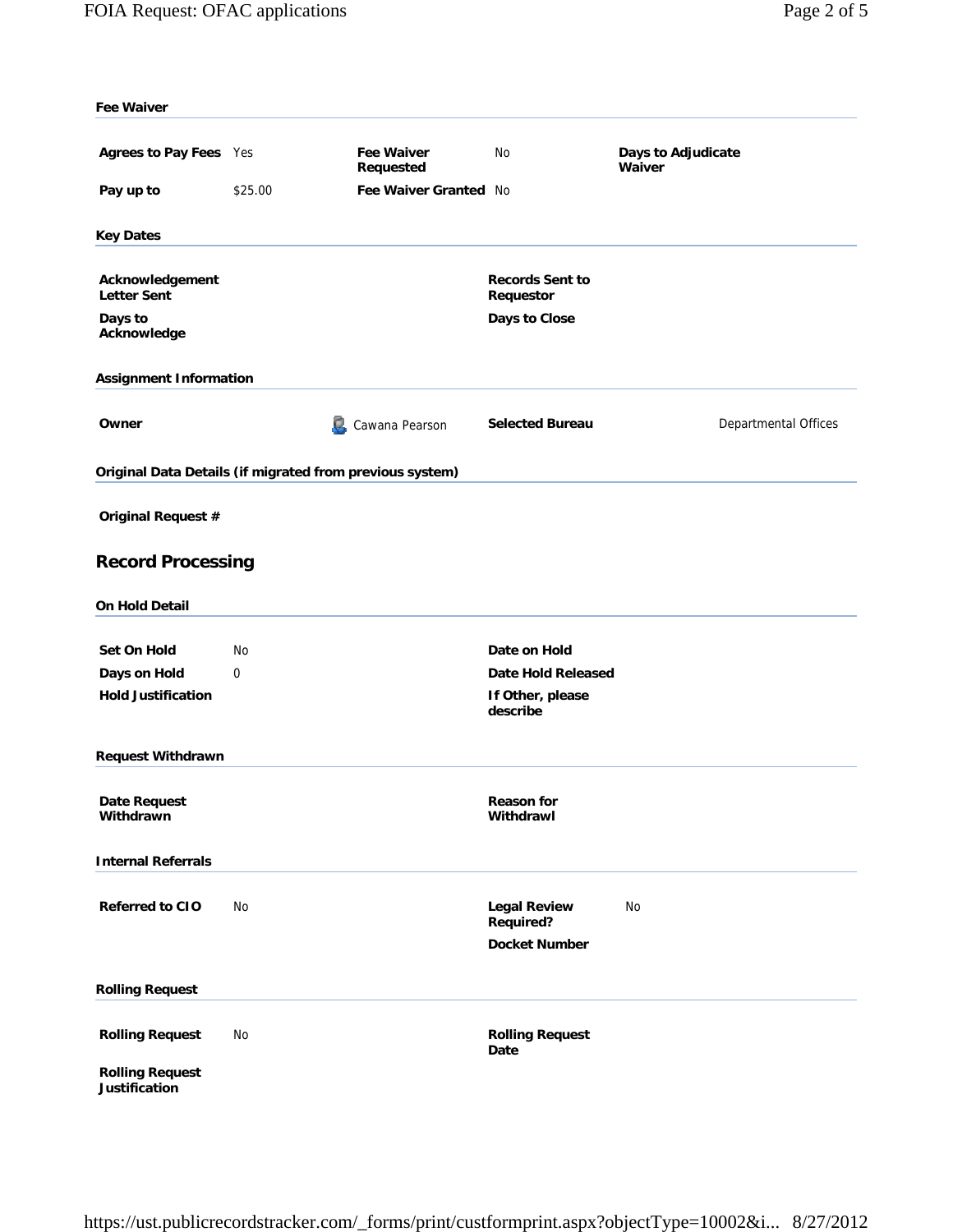## **Extension Information**

| <b>Consult with other</b> No<br>Agency                              |    |
|---------------------------------------------------------------------|----|
| <b>Collect &amp; Examine</b><br><b>Voluminous</b><br><b>Records</b> | N٥ |
| Search other<br><b>Facilities</b>                                   | N٥ |

# **Date Tracking**

#### **Search Information**

**Sent to Search Point of Contact**

**Actual Search Completion Date**

#### **CIO Information**

**Actual Program Completion Date**

**Legal Information**

**Actual Legal Approval Date Atty's Name**

#### **Redaction Information**

**Sent to Redaction**  Est. Redaction

**Actual Redaction Completion Date**

## **Additional Notification**

**Date 3rd Party Notified**

**Date 3rd Party Responded**

**Days in Search**

**Est. Search Completion Date**

**Sent to CIO** Est. Program **Completion Date Days in CIO**

**Sent to Legal Approval** *Sent* **to Legal Approval** *Est. Legal Approval* **Date Days in Legal**

> **Completion Date Days in Redaction**

**3rd Party Name**

**Objections**

**Fees**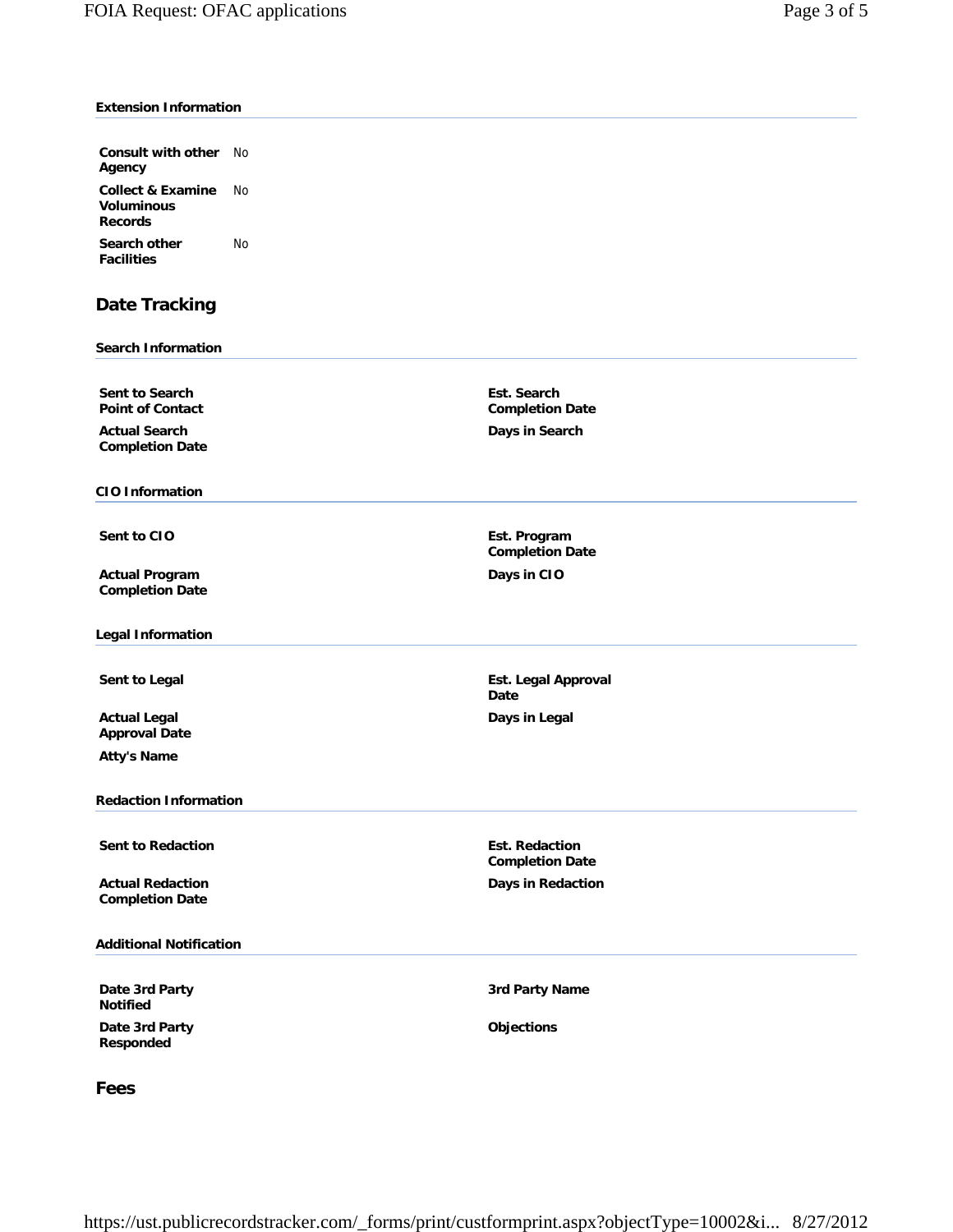## **Request Fees**

| <b>Total Request Fees \$0.00</b>         |        |
|------------------------------------------|--------|
| Doc Duplication<br>Fee                   | \$0.00 |
| Search Fee                               | \$0.00 |
| Document Review<br>Fee                   | \$0.00 |
| Other Fees                               |        |
| Citizen Justification<br>for Waiver      |        |
| <b>Staff Justification</b><br>for Waiver |        |
| <b>Search Note</b>                       |        |

**Total Pages Delivered** Date Pmt. **Requested Date Pmt. Received Date of Waiver Action**

**Review Note**

#### **TOTAL Search & Review (Create & Complete a Task to add hours below)**

| GS <sub>5</sub> | <b>GS 5 Search Fee</b>  | GS <sub>5</sub> | <b>GS 5 Review Fee</b>  |
|-----------------|-------------------------|-----------------|-------------------------|
| GS 6            | GS 6 Search Fee         | GS 6            | <b>GS 6 Review Fee</b>  |
| GS <sub>7</sub> | <b>GS 7 Search Fee</b>  | GS 7            | <b>GS 7 Review Fee</b>  |
| GS <sub>8</sub> | <b>GS 8 Search Fee</b>  | GS 8            | <b>GS 8 Review Fee</b>  |
| GS <sub>9</sub> | GS 9 Search Fee         | GS 9            | <b>GS 9 Review Fee</b>  |
| <b>GS 10</b>    | GS 10 Search Fee        | <b>GS 10</b>    | <b>GS 10 Review Fee</b> |
| GS 11           | <b>GS 11 Search Fee</b> | GS 11           | <b>GS 11 Review Fee</b> |
| GS 12           | GS 12 Search Fee        | GS 12           | <b>GS 12 Review Fee</b> |
| GS 13           | GS 13 Search Fee        | GS 13           | <b>GS 13 Review Fee</b> |
| <b>GS 14</b>    | GS 14 Search Fee        | GS 14           | <b>GS 14 Review Fee</b> |
| GS 15           | GS 15 Search Fee        | GS 15           | <b>GS 15 Review Fee</b> |
| <b>SES</b>      | <b>SES Search Fee</b>   | <b>SES</b>      | <b>SES Review Fee</b>   |

# **Denials**

### **Decline Information**

**Information Denied** None **Decision By Date Denied Reason for Nondisclosure**

**If Other, please explain**

**<-- Please use "Exemptions" on the left to add Exemption, Case & Statute Information**

# **Appeals**